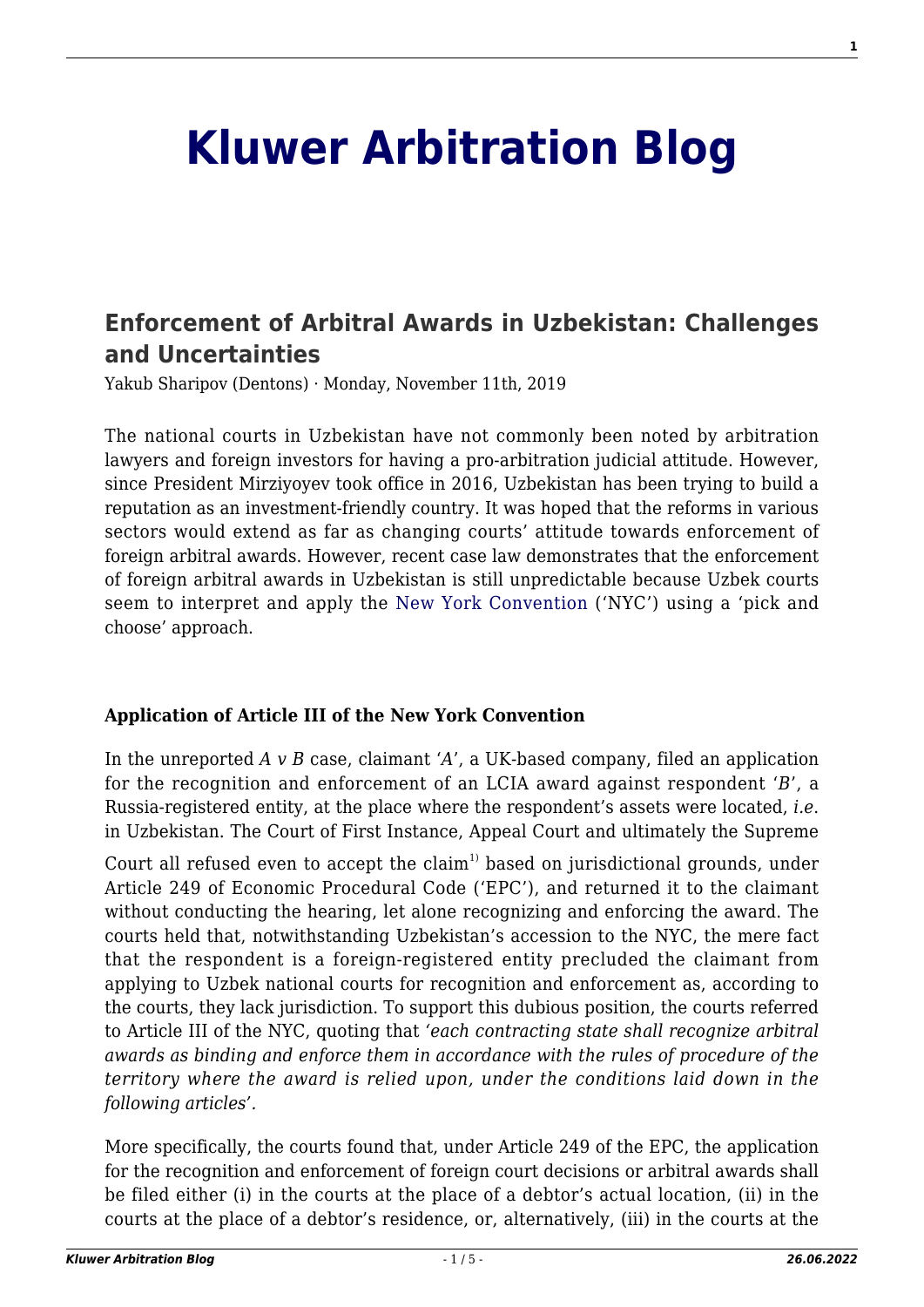place of the debtor's registered office if the debtor's location or residence place is unknown. Since the respondent, as a foreign-registered entity, did not have an actual location, place of residence or registered office in Uzbekistan, the courts refused to accept the claim and hear it because of their alleged lack of jurisdiction. The claimant's submission that all of the respondent's tangible assets were located in Uzbekistan did not convince the courts otherwise.

### **Inconsistency of Domestic Rules**

Notably, while Article 249 of the EPC does not provide for the enforcement of foreign arbitral awards where the respondent has its assets, it seems other domestic legislation permits enforcement of domestic awards ([Article 37 of the Economic](http://lex.uz/docs/3523895#3534541) [Procedural Code\)](http://lex.uz/docs/3523895#3534541) and foreign arbitral awards ([Article 365 of the Civil Procedural](http://lex.uz/docs/3517334) [Code\)](http://lex.uz/docs/3517334). In such a situation, one may argue that Article 249 contravenes the NYC in the first place. Another interesting question is why the courts did not refer to academic sources, $^{2}$  practical guidelines and well-established case law on enforcement of foreign arbitral awards which are widely available free of charge in the public domain.

### **Cherry-picking Approach**

As can be seen in *A v B,* the Uzbek courts appear to have interpreted the NYC out of context. In the courts' logic the wording '*in accordance with the rules of procedure of the territory where the award is relied upon*' is separate from and prevails over the rest of the article, *i.e*. '*shall recognize arbitral awards as binding and enforce them*' and '*under the conditions laid down in the following articles'*. It appears that the courts focused on one clause of the article and disregarded Article III as a whole, hence not giving effect to the aims and principles of the NYC and its whole spirit.

Although they referred to the EPC, the courts failed to refer to its relevant provisions pertaining to the supremacy of international law over domestic law in its entirety. Specifically, none of the courts referred to the very first article of the Code, which unequivocally states that the provisions of international treaties prevail over national law in case of discrepancy between them. Effectively, this means that the NYC supersedes the provisions of the EPC to the extent any provisions of the EPC are inconsistent with it. The courts, however, seem to be of a different opinion as no analysis of the interplay between international and domestic law was provided.

In the same vein, it appears that the court should have considered that Uzbekistan is also a party to the [Vienna Convention on the Law of Treaties](https://treaties.un.org/doc/publication/unts/volume%201155/volume-1155-i-18232-english.pdf). Pursuant to Article 27 of the Convention, '*A party may not invoke the provisions of its internal law as justification for its failure to perform a treaty*'. Notwithstanding the provisions of the Vienna Convention, the courts refused to accept the claim and to hear the case, with reference to domestic law restrictions. In this vein, the fact that the courts refused to accept the claim *de jure* may amount to a refusal to recognize and enforce the foreign arbitral award on grounds not stipulated under the NYC. This may be seen as a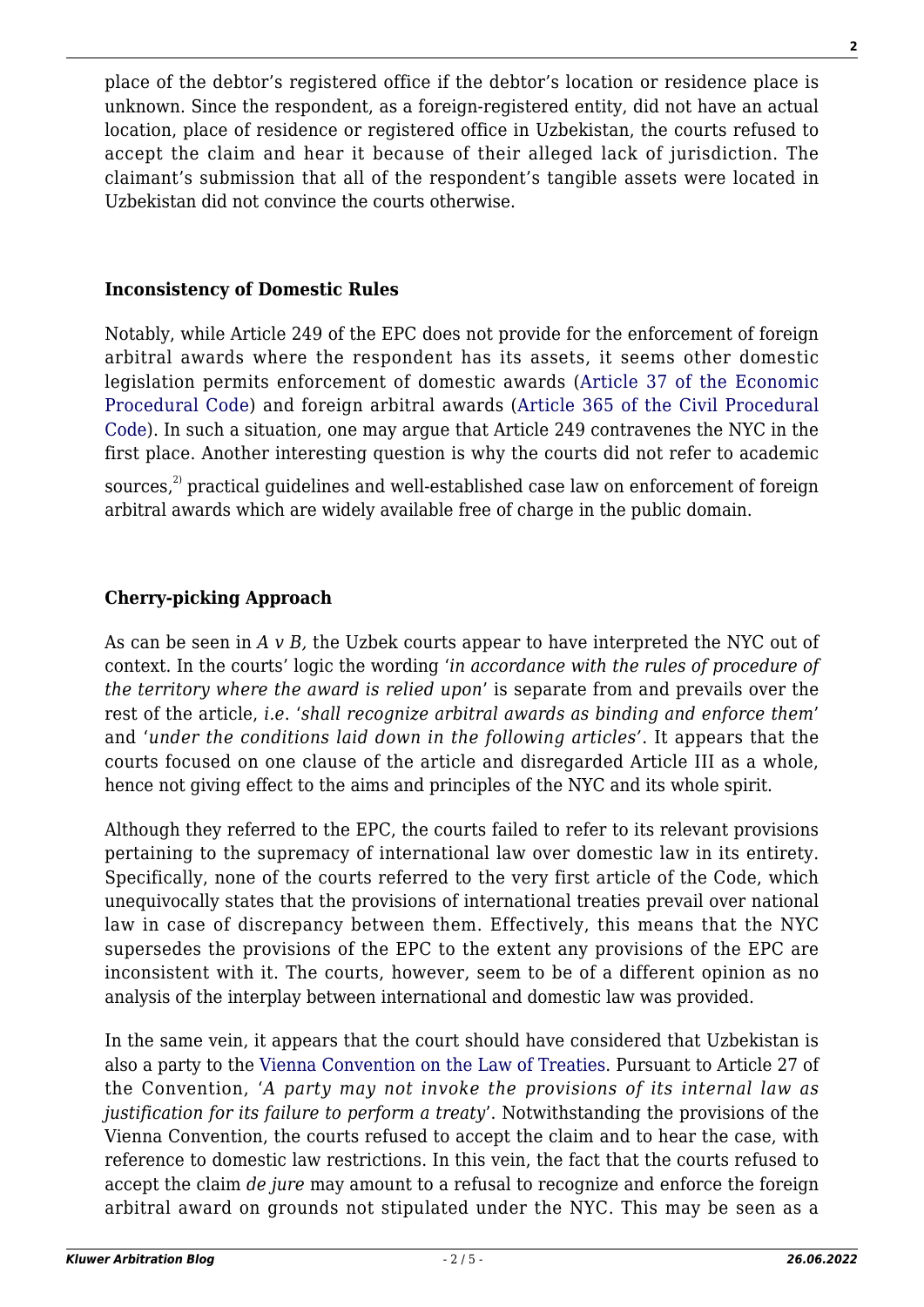violation of Uzbekistan's obligations under the NYC.

### **Same Jurisdiction, Different Approach**

In a similar case, [Case No. 4-11-1912/222](https://public.sud.uz/api/file/download/4919850), a Danish party, "Alliance Capital K/S", applied to the Tashkent regional Economic Court for recognition and enforcement of an ICC award against a Spanish party, "Corsan Corviam Construccion S.A.". The regional court transferred the case to the Tashkent city Economic Court as the court having jurisdiction to decide the case. That court accepted jurisdiction and heard the case. Surprisingly, unlike in *A v B,* the court cited Article III of the NYC in full. The court also cited Article VII of the NYC, emphasizing that an interested party cannot be deprived of the rights to avail himself of an arbitral award in the manner and to the extent allowed by the law or the treaties of the country where such award is sought to be relied upon. In doing so, the court acknowledged the role of the NYC in the legal system of the country and refused to apply domestic law to the extent it was inconsistent with the NYC.

Interestingly, despite quite similar factual circumstance with *A v B*, the court in [Case](https://public.sud.uz/api/file/download/4919850) [No. 4-11-1912/222](https://public.sud.uz/api/file/download/4919850) did not confirm whether it had jurisdiction under Article 249 of the EPC and did not discuss the respondent's actual location or place of residence at all. Unlike in *A*  $\vee$  *B*, the court also did not mention the fact that the respondent's registered office was in Spain as a potential ground for refusing to accept jurisdiction as had been done in the *A v B* case. Quite to the contrary, neither the respondent's nationality nor the claimant's failure to identify the respondent's assets in Uzbekistan was found to be of any importance to the court in deciding that it *had* jurisdiction over the claim. Even though the court ultimately refused recognition and enforcement on different grounds, the claimant at least was able to present its position on recognition and enforcement in the courtroom.

### **Lack of Capacity or Lack of Established Practice**

It is quite surprising that, despite being a court of first instance, Tashkent city Economic Court seems to be more competent and familiar with the interplay of the NYC and domestic laws than the Supreme Court, but it is too early to make snap judgments on this phenomenon at this point. Quite worrying, however, is that the Supreme Court decision comes at a time when Uzbekistan is trying to become more arbitration-friendly and is trying to become a regional arbitration hub. Moreover, the Supreme Court's decision may send a negative message to the lower courts that in Uzbekistan arbitral awards against non-resident entities are generally not enforceable.

The Supreme Court's position might seem even more surprising bearing in mind that both the *A v B* and *Alliance* enforcement claims were filed just one month apart but ended with drastically different rulings. The positive mood in Uzbekistan from the numerous arbitration seminars, training sessions for judges with the participation of some of the world's preeminent arbitration lawyers, as well as arbitration conferences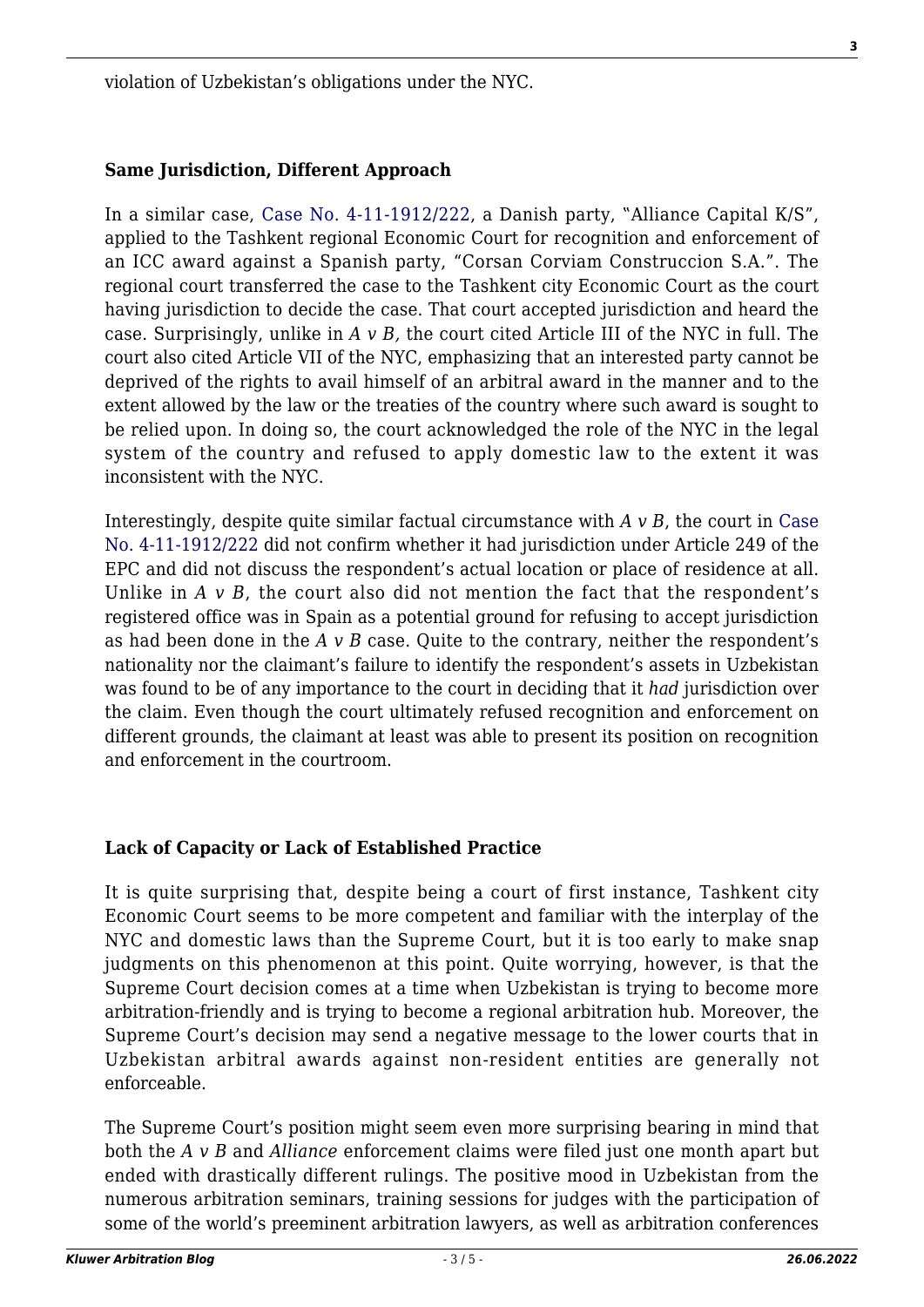held in Uzbekistan with speakers and participants from pro-arbitration jurisdictions, may be dampened by this decision of the Uzbek Supreme Court.

*To make sure you do not miss out on regular updates from the Kluwer Arbitration Blog, please subscribe [here](http://arbitrationblog.kluwerarbitration.com/newsletter/). To submit a proposal for a blog post, please consult our [Editorial Guidelines.](http://arbitrationblog.kluwerarbitration.com/editorial-guidelines/)*

### **Profile Navigator and Relationship Indicator**

 $\mathcal{L}_\text{max}$ 

Offers 6,200+ data-driven arbitrator, expert witness and counsel profiles and the ability to explore relationships of 13,500+ arbitration practitioners and experts for potential conflicts of interest.

### [Learn how](https://www.wolterskluwer.com/en/solutions/kluwerarbitration/practiceplus?utm_source=arbitrationblog&utm_medium=articleCTA&utm_campaign=article-banner) **[Kluwer Arbitration Practice Plus](https://www.wolterskluwer.com/en/solutions/kluwerarbitration/practiceplus?utm_source=arbitrationblog&utm_medium=articleCTA&utm_campaign=article-banner)** [can support you.](https://www.wolterskluwer.com/en/solutions/kluwerarbitration/practiceplus?utm_source=arbitrationblog&utm_medium=articleCTA&utm_campaign=article-banner)



References

Subject to Article 253 of the Economic Procedural Code of the Republic of

**↑1** Uzbekistan, the court returns the claim to the claimant if the court finds that such a claim is served in breach of Articles 249-252 of the Code.

**↑2** *See*, *e.g*., [ICCA's Guide to the Interpretation of the 1958 New York Convention: A](https://www.arbitration-icca.org/media/0/13365477041670/judges_guide_english_composite_final_revised_may_2012.pdf) [Handbook for Judges](https://www.arbitration-icca.org/media/0/13365477041670/judges_guide_english_composite_final_revised_may_2012.pdf).

This entry was posted on Monday, November 11th, 2019 at 8:12 am and is filed under